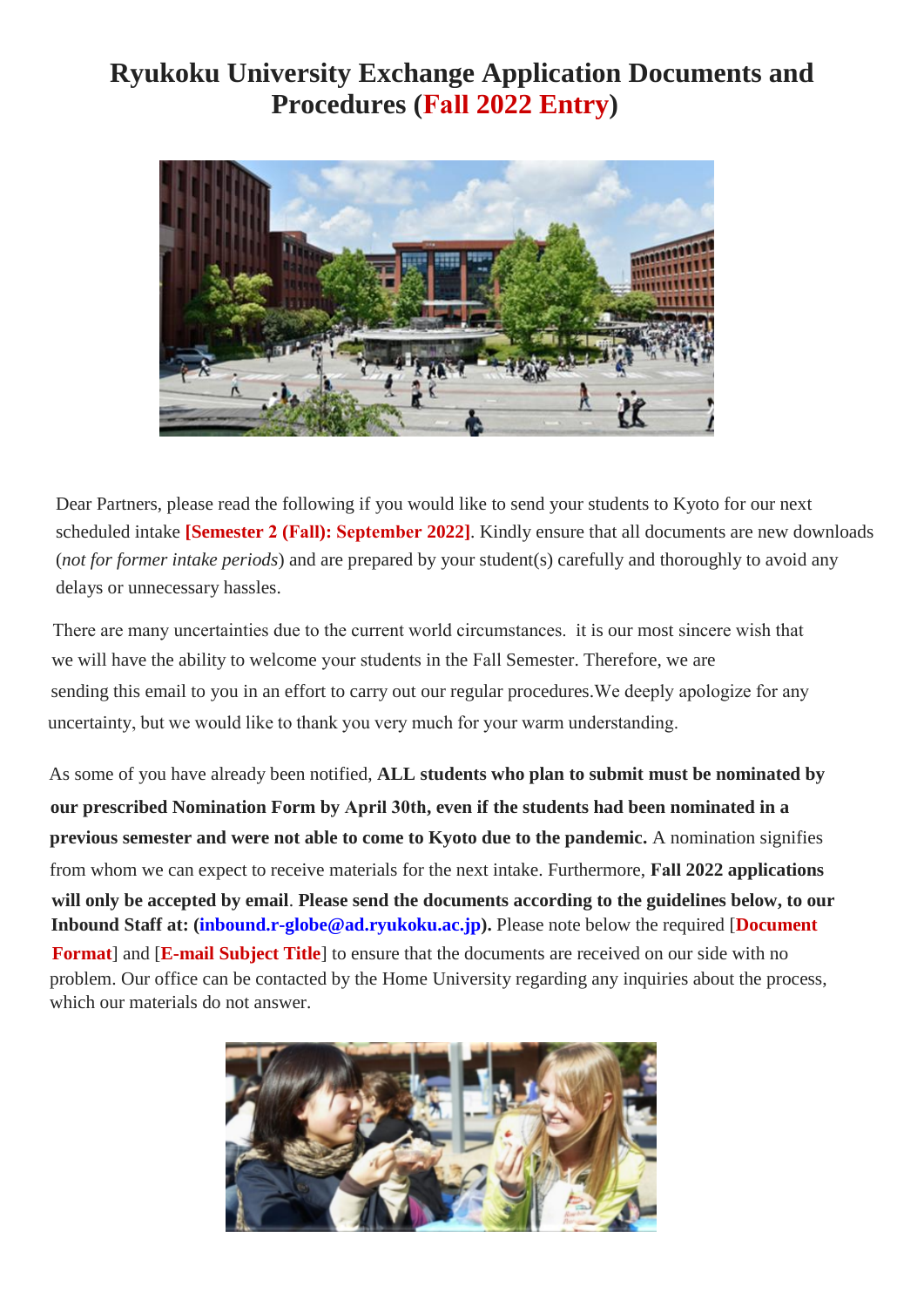### **(2) Link to Required Documents:**

Please find all required documents at the link: [http://intl.ryukoku.ac.jp/english/html/s\\_exchange\\_02.html](http://intl.ryukoku.ac.jp/english/html/s_exchange_02.html)

All students should be sure to read the Exchange Student Application Guide in the language that they are most comfortable with (Japanese, English, or Chinese). Thank you in advance for assisting us by making a specific point of requesting that they do.

**All materials on the checklist (top page of the Application Form) are required**. Please ask your students to pay careful attention when preparing the materials. All listed documents should be included in a zip file with the Student's name, and in the order of the checklist. We must receive all necessary documents for the student's application to be considered.

#### **Please send the documents as follows**:

(1) In one Zip file *per student*, labeled with the Home University Name and Student's Full Name. Ex. [Ryukoku University] TAWARAYAMA Karen

(2) All documents in the Zip file should be in PDF form and in the order of the [Checklist for Documents Submission]. (the ID Photo can be in JPEG format, but we are not able to accept any other formats)

(3) Please label each file within the Zip folder with the Name and File Contents (i.e. Application Form, Letter of Recommendation, etc.). This is essential for us to be able to manage the documents swiftly and efficiently. Thank you very much for your cooperation.

(4) We must receive all necessary documents for the student's application to be considered.

Folder Content Example:

| 00_TAWARAYAMA Karen Lee - Checklist for Documents Submission.pdf                   |
|------------------------------------------------------------------------------------|
| 01_TAWARAYAMA Karen Lee - Application Form.pdf                                     |
| 02_TAWARAYAMA Karen Lee - Plan of Study.pdf                                        |
| 03_TAWARAYAMA Karen Lee - Evaluation of Japanese Language Proficiency.pdf          |
| 04_TAWARAYAMA Karen Lee - Letter of Recommendation.pdf                             |
| 05_TAWARAYAMA Karen Lee - Certificate of Health.pdf                                |
| 06_TAWARAYAMA Karen Lee - Dormitory Application Form.pdf                           |
| 07_TAWARAYAMA Karen Lee - Dormitory Room Preference Questionnaire.pdf              |
| 08_TAWARAYAMA Karen Lee - Application for Certificate of Eligibility.pdf           |
| 09_TAWARAYAMA Karen Lee - Financial Support Questionnaire.pdf                      |
| 10_TAWARAYAMA Karen Lee - Grid for Self-Assessment of Japanese Language Skills.pdf |
| 11_TAWARAYAMA Karen Lee - Official Transcript.pdf                                  |
| 12_TAWARAYAMA Karen Lee - Passport Copy.pdf                                        |
| 13_TAWARAYAMA Karen Lee - ID Photo.jpeg                                            |
|                                                                                    |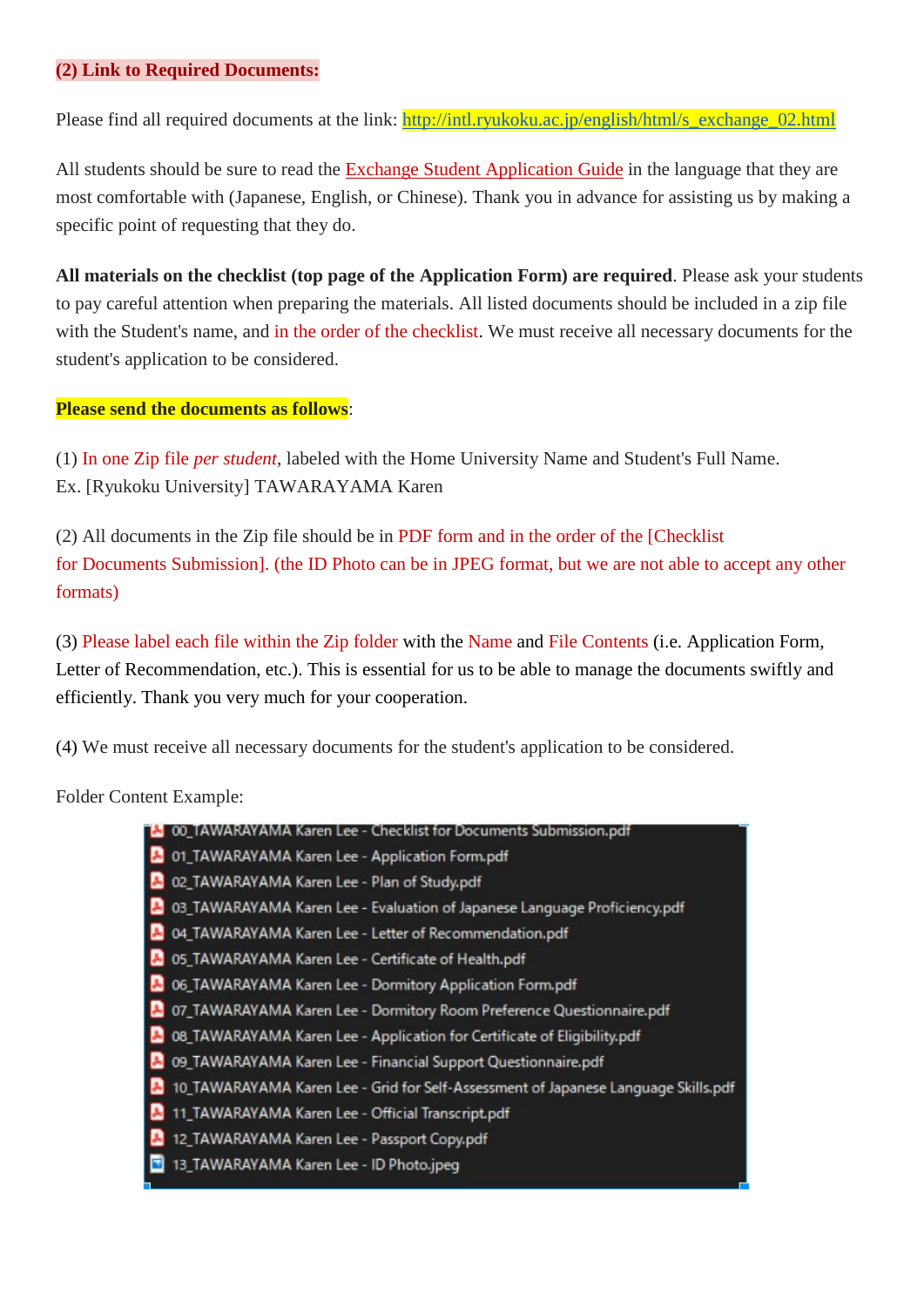## ■ ■ ■ ■ ■ ■ ■ ■ ■ ■ ■ ■ ■ ■ ■ ■ ■ ■

# (3) Important Deadlines:

●Submission of the Nomination Form Only (the Home University submits the students' basic information by e-mail attachment): April 30th, 2022 Japan Standard Time (Prescribed Excel Document). Please send this file in Excel format to [\(inbound.r-globe@ad.ryukoku.ac.jp\)](mailto:inbound.r-globe@ad.ryukoku.ac.jp), and make the subject of your e-mail message "*[University Name] Fall 2022 Nominations*". All universities who wish to nominate students must provide the Excel form required. Even if an email has previously been sent regarding the nomination of students, we must receive this document.

●Application Document E-mail Submission Deadline: May 15th, 2021 Japan Standard Time. All documents must be sent directly from the Home University to our Inbound Team: [\(inbound.r-globe@ad.ryukoku.ac.jp\)](mailto:inbound.r-globe@ad.ryukoku.ac.jp). Please make the subject of your email message "[University Name] Spring 2022 Application Documents"

# ■ ■ ■ ■ ■ ■ ■ ■ ■ ■ ■ ■ ■ ■ ■ ■ ■ ■

# (4) Photo Style:

Please refer to the following as a style reference (The photo will be used for interuniversity procedures, as well as for making an official application to the Japanese Immigration Authorities for the Certificate of Eligibility):

# Reference A:

(Source: [https://www.seikatubunka.metro.tokyo.lg.jp/passport/documents/files/0000000418/sam](https://nam10.safelinks.protection.outlook.com/?url=https%3A%2F%2Fwww.seikatubunka.metro.tokyo.lg.jp%2Fpassport%2Fdocuments%2Ffiles%2F0000000418%2Fsampleari.pdf&data=02%7C01%7CStebbins-C%40mssu.edu%7C0474f472d9844ff4aaf808d8699e75c4%7Ca601f9de219d44969e40b210f7135cd8%7C0%7C1%7C637375476609987753&sdata=kqg4XppETBfDaDpAgwBiWNqGwlSd5Xlh7AJEvyq9pjo%3D&reserved=0) [pleari.pdf\)](https://nam10.safelinks.protection.outlook.com/?url=https%3A%2F%2Fwww.seikatubunka.metro.tokyo.lg.jp%2Fpassport%2Fdocuments%2Ffiles%2F0000000418%2Fsampleari.pdf&data=02%7C01%7CStebbins-C%40mssu.edu%7C0474f472d9844ff4aaf808d8699e75c4%7Ca601f9de219d44969e40b210f7135cd8%7C0%7C1%7C637375476609987753&sdata=kqg4XppETBfDaDpAgwBiWNqGwlSd5Xlh7AJEvyq9pjo%3D&reserved=0)

Reference B: (Source: [https://travel.state.gov/content/travel/en/us-visas/visa-information](https://nam10.safelinks.protection.outlook.com/?url=https%3A%2F%2Ftravel.state.gov%2Fcontent%2Ftravel%2Fen%2Fus-visas%2Fvisa-information-resources%2Fphotos%2Fphoto-examples.html&data=02%7C01%7CStebbins-C%40mssu.edu%7C0474f472d9844ff4aaf808d8699e75c4%7Ca601f9de219d44969e40b210f7135cd8%7C0%7C1%7C637375476609987753&sdata=w%2BIDQCWRfrsutKKqFqABbUiihxAOwGUAn5DbPfl0fj8%3D&reserved=0)[resources/photos/photo-examples.html\)](https://nam10.safelinks.protection.outlook.com/?url=https%3A%2F%2Ftravel.state.gov%2Fcontent%2Ftravel%2Fen%2Fus-visas%2Fvisa-information-resources%2Fphotos%2Fphoto-examples.html&data=02%7C01%7CStebbins-C%40mssu.edu%7C0474f472d9844ff4aaf808d8699e75c4%7Ca601f9de219d44969e40b210f7135cd8%7C0%7C1%7C637375476609987753&sdata=w%2BIDQCWRfrsutKKqFqABbUiihxAOwGUAn5DbPfl0fj8%3D&reserved=0)